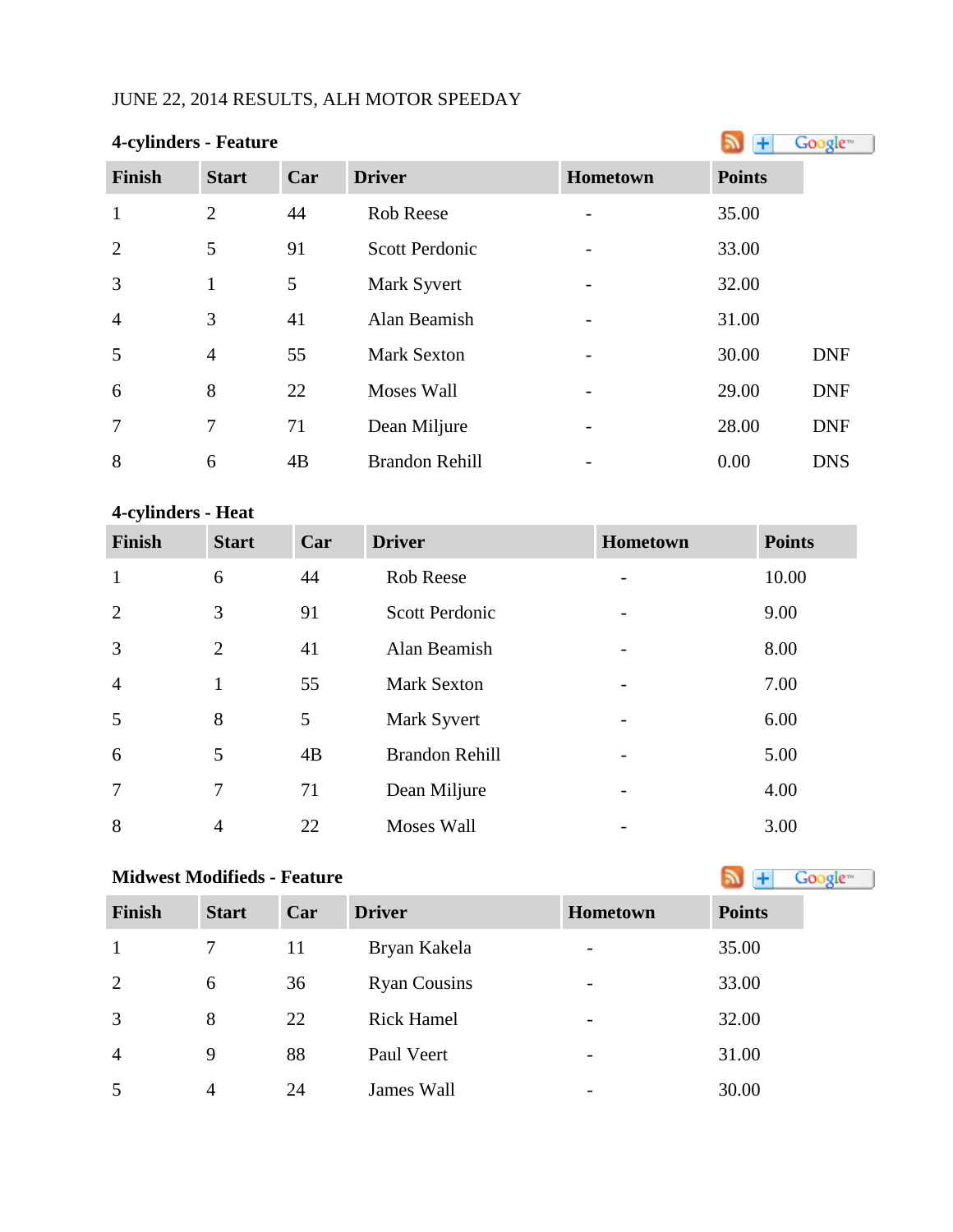| 6              | $\overline{2}$ | 40  | Patrick Sobolik       | 29.00 |            |
|----------------|----------------|-----|-----------------------|-------|------------|
| $\overline{7}$ | 10             | 55  | Murray Kozie          | 28.00 |            |
| 8              | 14             | 42  | Rob Penner            | 27.00 |            |
| 9              | 3              | X5  | Rob Gordon            | 26.00 |            |
| 10             | $\mathbf{1}$   | 00D | David Delaine         | 25.00 |            |
| 11             | 5              | 44  | <b>Austin Hunter</b>  | 24.00 |            |
| 12             | 15             | 84  | Justin Lee            | 23.00 |            |
| 13             | 13             | 44X | <b>Rich Nelson</b>    | 22.00 |            |
| 14             | 17             | 921 | Rick Fehr             | 21.00 |            |
| 15             | 12             | 4D  | Dave Kuzenko          | 20.00 |            |
| 16             | 11             | 18  | Gary Unrau            | 19.00 | <b>DNF</b> |
| 17             | 16             | 4B  | <b>Brandon Rehill</b> | 18.00 | <b>DNF</b> |

## **Midwest Modifieds - Heat 3**

| <b>Finish</b>  | <b>Start</b>   | Car            | <b>Driver</b>    | <b>Hometown</b>          | <b>Points</b> |     |
|----------------|----------------|----------------|------------------|--------------------------|---------------|-----|
| 1              | 4              | 88             | Paul Veert       | $\overline{\phantom{a}}$ | 10.00         |     |
| 2              | 5              | X <sub>5</sub> | Rob Gordon       |                          | 9.00          |     |
| 3              | $\overline{2}$ | 40             | Patrick Sobolik  | -                        | 8.00          |     |
| $\overline{4}$ | 3              | 4D             | Dave Kuzenko     | -                        | 7.00          |     |
| 5              |                | 921            | <b>Rick Fehr</b> | $\overline{\phantom{0}}$ | 6.00          | DNF |

## **Midwest Modifieds - Heat 2**

| <b>Finish</b>  | <b>Start</b>   | Car | <b>Driver</b>         | <b>Hometown</b>          | <b>Points</b> |
|----------------|----------------|-----|-----------------------|--------------------------|---------------|
| 1              | 3              | 22  | <b>Rick Hamel</b>     | $\overline{\phantom{0}}$ | 10.00         |
| 2              | $\overline{4}$ | 36  | <b>Ryan Cousins</b>   | -                        | 9.00          |
| 3              |                | 00D | David Delaine         |                          | 8.00          |
| $\overline{4}$ | 2              | 18  | Gary Unrau            | $\overline{\phantom{a}}$ | 7.00          |
| 5              | 5              | 42  | Rob Penner            | $\overline{\phantom{0}}$ | 6.00          |
| 6              | 6              | 4B  | <b>Brandon Rehill</b> |                          | 5.00          |

**Midwest Modifieds - Heat 1**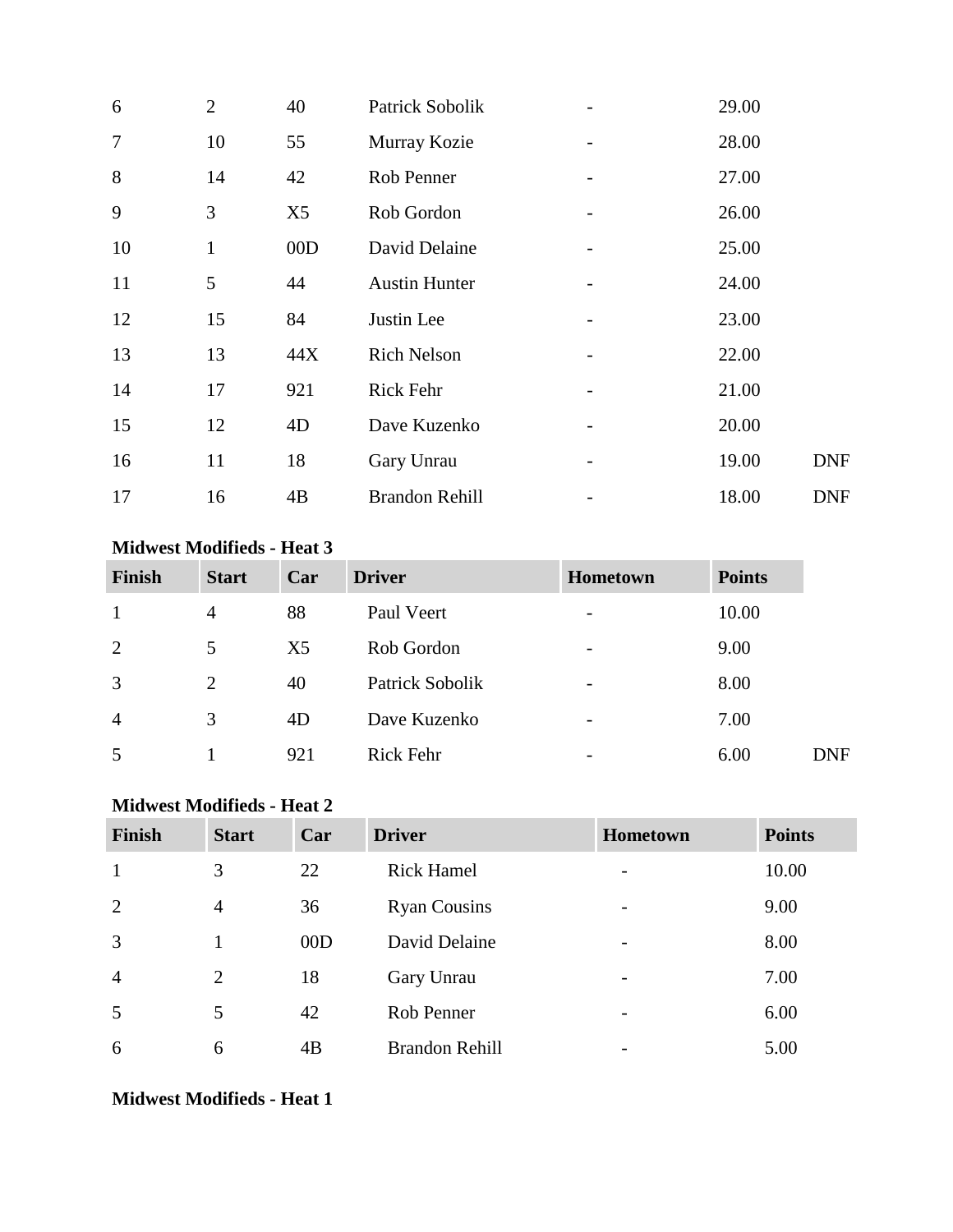| <b>Finish</b>  | <b>Start</b>   | Car | <b>Driver</b>        | Hometown                 | <b>Points</b> |
|----------------|----------------|-----|----------------------|--------------------------|---------------|
|                |                | 24  | James Wall           | -                        | 10.00         |
| 2              | $\overline{4}$ | 11  | Bryan Kakela         | -                        | 9.00          |
| 3              | $\overline{2}$ | 44  | <b>Austin Hunter</b> | -                        | 8.00          |
| $\overline{4}$ | 3              | 55  | Murray Kozie         | $\overline{\phantom{0}}$ | 7.00          |
| 5              | 6              | 44X | <b>Rich Nelson</b>   | -                        | 6.00          |
| 6              |                | 84  | Justin Lee           |                          | 5.00          |

# **Modifieds- Feature**

| <b>Finish</b>  | <b>Start</b>   | Car | <b>Driver</b>       | Hometown | <b>Points</b> |            |
|----------------|----------------|-----|---------------------|----------|---------------|------------|
| $\mathbf{1}$   | 5              | 5   | <b>Scott Greer</b>  |          | 35.00         |            |
| 2              | 3              | 10W | Ward Imrie          |          | 33.00         |            |
| $\overline{3}$ | 7              | 9M  | Lee Mcrae           |          | 32.00         |            |
| $\overline{4}$ | $\mathbf{1}$   | 40  | <b>Henry Peters</b> |          | 31.00         |            |
| 5              | $\overline{4}$ | 29K | Ryan Kereluk        |          | 30.00         |            |
| 6              | $\overline{2}$ | 48  | Jerome Guyot        |          | 29.00         | <b>DNF</b> |
| 7              | 6              | 25  | Eric Guyot          |          | 28.00         | <b>DNF</b> |

# **Modifieds - Heat**

| <b>Finish</b>  | <b>Start</b>   | Car       | <b>Driver</b>       | <b>Hometown</b>          | <b>Points</b> |
|----------------|----------------|-----------|---------------------|--------------------------|---------------|
| 1              | $\overline{2}$ | 5         | <b>Scott Greer</b>  |                          | 10.00         |
| 2              | $\mathbf{1}$   | 48        | Jerome Guyot        | $\overline{\phantom{a}}$ | 9.00          |
| 3              | $\overline{4}$ | 10W       | Ward Imrie          | $\overline{\phantom{a}}$ | 8.00          |
| $\overline{4}$ | 5              | 29K       | Ryan Kereluk        | $\overline{\phantom{m}}$ | 7.00          |
| 5              | 3              | 40        | <b>Henry Peters</b> |                          | 6.00          |
| 6              | 7              | 25        | Eric Guyot          | $\overline{\phantom{a}}$ | 5.00          |
| 7              | 6              | <b>9M</b> | Lee Mcrae           |                          | 4.00          |

| <b>Pure Stocks - Feature</b> |              |     |               |          |               |
|------------------------------|--------------|-----|---------------|----------|---------------|
| Finish                       | <b>Start</b> | Car | <b>Driver</b> | Hometown | <b>Points</b> |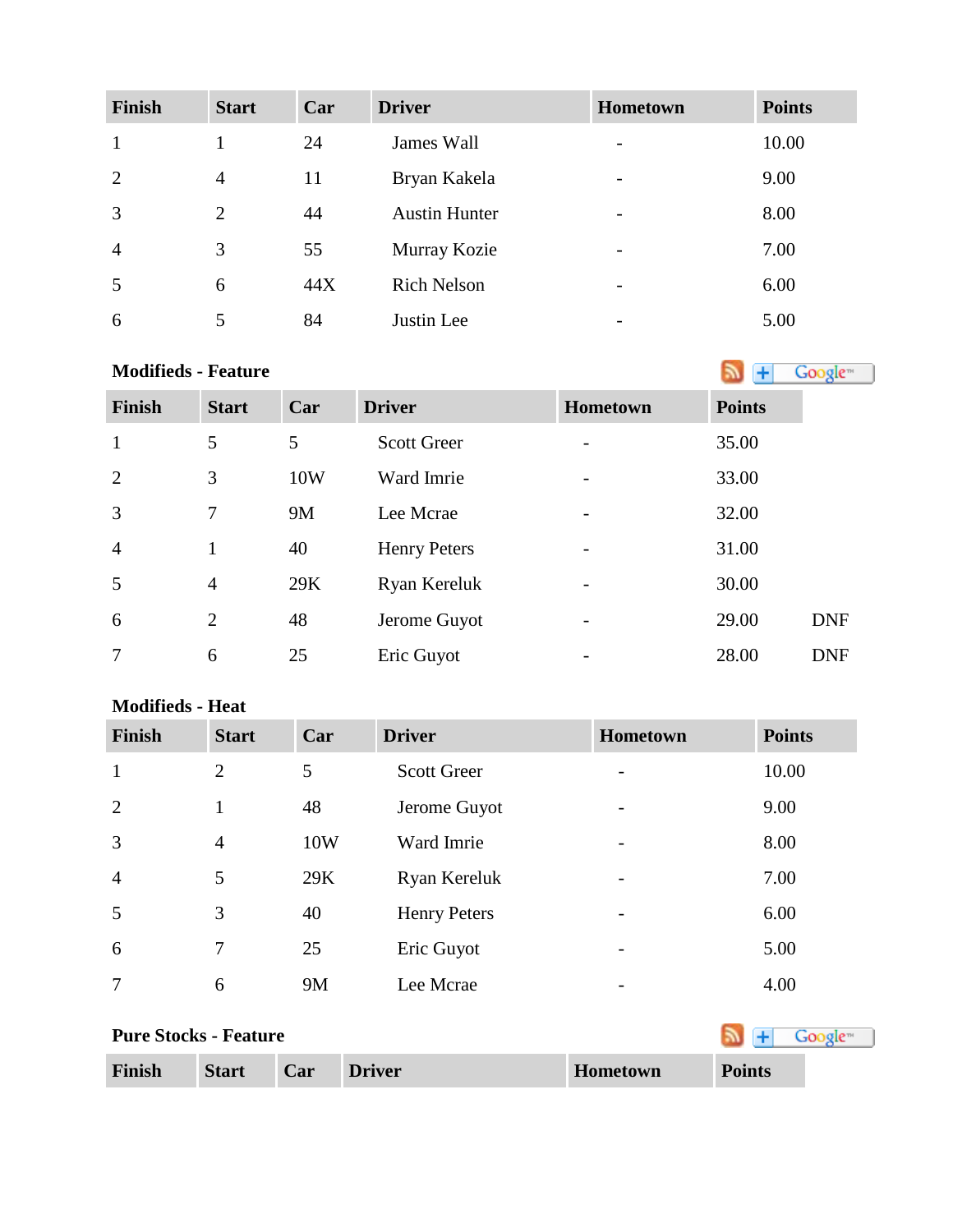| $\mathbf{1}$   | 6              | 26  | <b>Andrew Thomas</b> | 35.00 |            |
|----------------|----------------|-----|----------------------|-------|------------|
| 2              | 3              | 9   | Les Mcrae            | 33.00 |            |
| 3              | 5              | 21  | <b>Brett Proctor</b> | 32.00 |            |
| $\overline{4}$ | 7              | 55  | Jordan Wasnie        | 31.00 |            |
| 5              | 10             | 42R | <b>Dylan Penner</b>  | 30.00 |            |
| 6              | $\mathbf{1}$   | 8   | Rod Wolfe            | 29.00 |            |
| $\overline{7}$ | $\overline{4}$ | 43  | Mike Peterson        | 28.00 |            |
| 8              | $\overline{2}$ | 25  | <b>Brad Wall</b>     | 27.00 |            |
| 9              | 8              | 3   | John Friesen         | 26.00 | <b>DNF</b> |
| 10             | 9              | 7   | Dave Riemer          | 25.00 | <b>DNF</b> |
| 11             | 11             | 6   | Nathan Klaassen      | 0.00  | <b>DNS</b> |

## **Pure Stocks - Heat 2**

| <b>Finish</b>  | <b>Start</b>   | Car | <b>Driver</b>       | <b>Hometown</b>          | <b>Points</b> |
|----------------|----------------|-----|---------------------|--------------------------|---------------|
|                |                | 3   | John Friesen        |                          | 10.00         |
| 2              | $\overline{4}$ | 43  | Mike Peterson       | $\overline{\phantom{0}}$ | 9.00          |
| 3              | 5              | 8   | Rod Wolfe           | $\overline{\phantom{a}}$ | 8.00          |
| $\overline{4}$ | 3              | 55  | Jordan Wasnie       | $\overline{\phantom{a}}$ | 7.00          |
| 5              | $\overline{2}$ | 42R | <b>Dylan Penner</b> | $\overline{\phantom{0}}$ | 6.00          |

## **Pure Stocks - Heat 1**

| <b>Finish</b>  | <b>Start</b>   | Car | <b>Driver</b>        | <b>Hometown</b>          | <b>Points</b> |
|----------------|----------------|-----|----------------------|--------------------------|---------------|
| $\mathbf{1}$   | $\overline{2}$ | 9   | Les Mcrae            |                          | 10.00         |
| 2              | $\overline{4}$ | 21  | <b>Brett Proctor</b> | -                        | 9.00          |
| 3              | 5              | 26  | <b>Andrew Thomas</b> |                          | 8.00          |
| $\overline{4}$ |                | 25  | <b>Brad Wall</b>     |                          | 7.00          |
| 5              | 6              | 7   | Dave Riemer          | $\overline{\phantom{0}}$ | 6.00          |
| 6              | 3              | 6   | Nathan Klaassen      |                          | 5.00          |

| <b>Street Stock - Feature</b> | Google™      |     |               |          |               |
|-------------------------------|--------------|-----|---------------|----------|---------------|
| <b>Finish</b>                 | <b>Start</b> | Car | <b>Driver</b> | Hometown | <b>Points</b> |